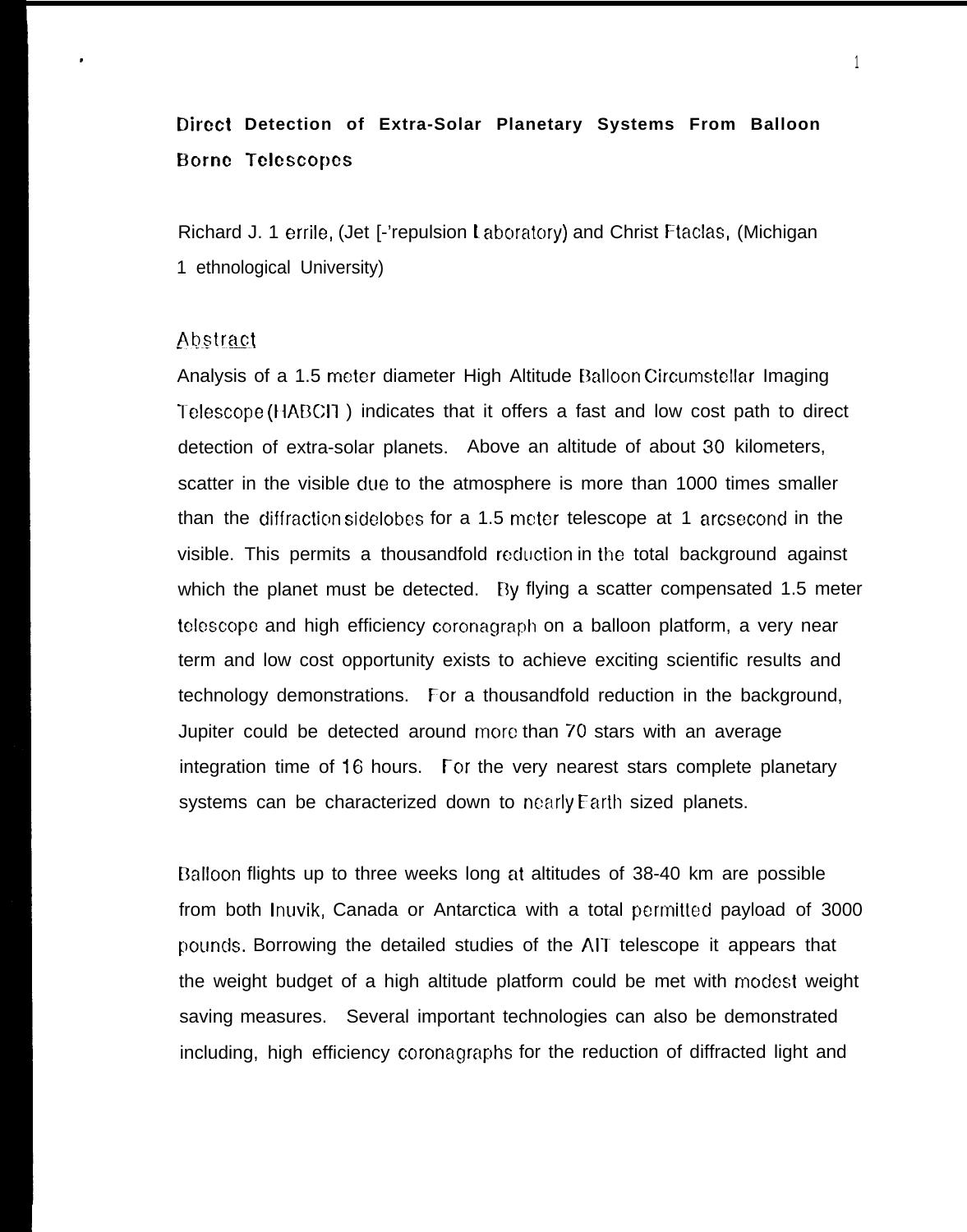either scatter compensated figuring or adaptive mirrors for the control of scattered light.

## The CIT Concept.

1 he Circumstellar Imaging 1 elescope (CI1) [1,2] has been specifically designed for the planet search problem in that it minimizes the stellar scattered and diffracted light hale) while maximizing the planet encircled energy. Because of this optimization it is a robust planet detection instrument with only a 1.5 meter aperture. The telescope has been under development for the past eight years [ cf. 3] anti studies have included systems engineering reviews and technology demonstrations [4]. Its single imaging instrument is a high efficiency coronagraph [5] designed to reduce stellar diffracted light by a factor of 10,000.

1 he optical system is keyed to the coronagraph so that within its 5-7 arcsecond field of view the total residual light in the focal plane which consists of scattered and residual diff racted light is 1000 times less than it was without the coronagraph. Optical performance at the required level has already been demonstrated in the breadboard coronagraph at t IDOS [G] and is illustrated in Figure 1. 1 he CI1 goal requires a reduction in scatter by a factor just over 1000 or a mid frequency figure error that is about 15 times smoother than that of the Hubble Space Telescope.

It is important to note that the thousandth wave figure requirement applies solely to mid-frequency errors in the telescope. More than eight years of study and experiments has shown that in every other way the telescope requirements are no different than those of a basic diffraction limited telescope of the same aperture. In particular, telescope alignment requirements do not enter into the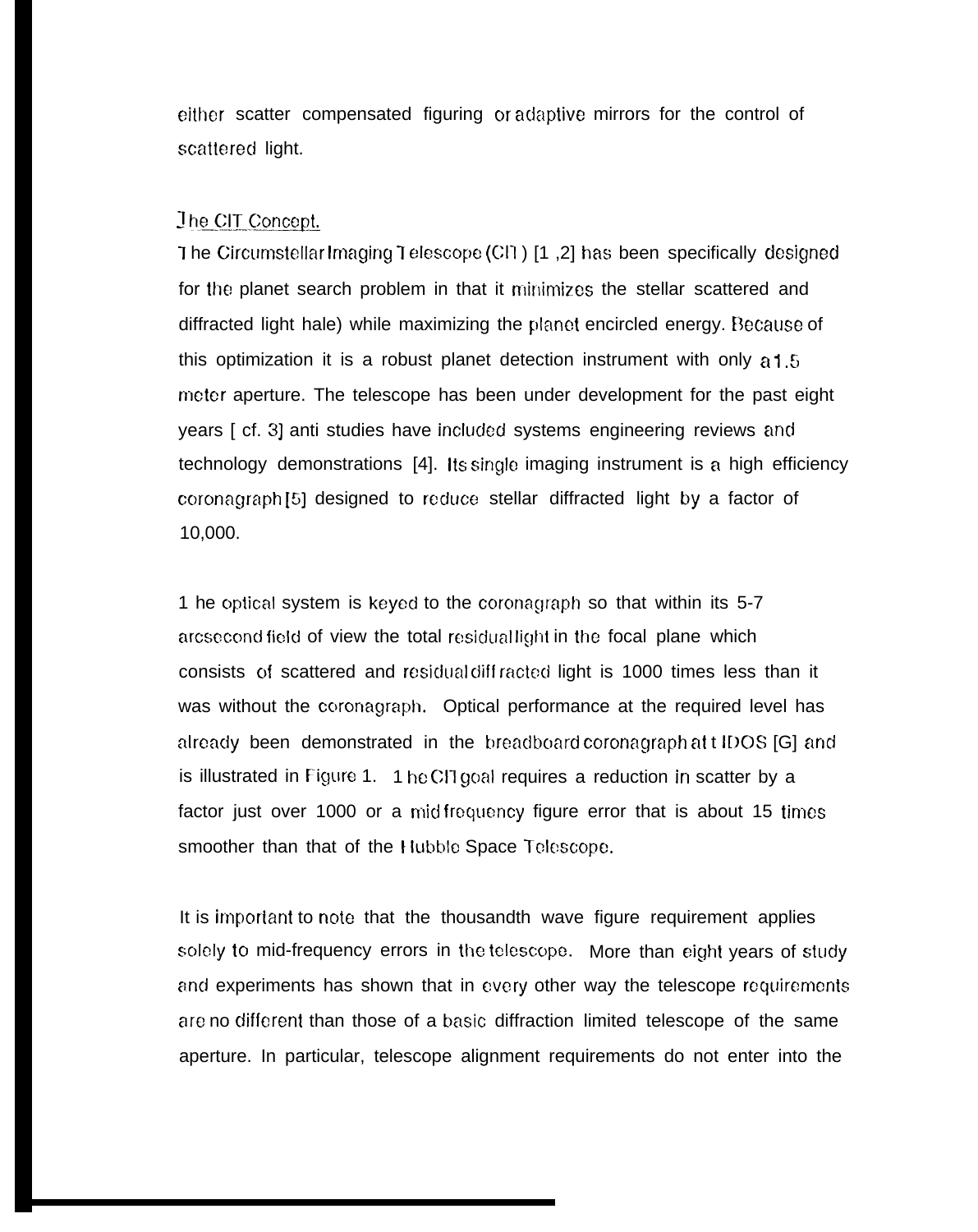residual scattered light budget. I his is due in part to the fact that the coronagraph continues to work and in fact compensates for the scatter Consequcmces of low order aberraticms like those associated with focus, secondary alignment, or conic mismatch. This was conclusively shown with both models and experiments [7].

# Scatter Compensated Optics,

The key to achieving the low scatter required for the CIT is to realize that it is required only over a limited field of view. In terms of figure errors leading to scatter, this means only over a limited rango of spatial frequency (5-50 cycles per aperlure). Because these are essentially long period errors they can be viewed as resulting from coherent addition of primary and secondary mirror errors and can be corrected by using one optic to negate the errors of the other. Figure 2 shows the geometry for phase compensated optical manufacture. Each scatter compensating optic is figured to  $lambda/100$  and the individual elements are then brought together and tested as a system. This test is autocollimating and requires no null corrector. The only auxiliary optics (a flat (f-) and a sphere (S)) can be calibrated absolutely (for the AXAF program a flat was calibrated at the Angstrom level). The test is double pass so that the error signal is doubled with respect to the auxiliary optics, doubling the sensitivity. Furthermore no separate crror budget entries are needed for primary anti secondary mirrors and no rss'ing of the two is required, Phase error cancellation on one optic by the other at the 90% level results in a thousandth wave optical system and puts a scattered light "hole" within 5 arcseconds of an on-axis source. Over larger field angles the scattered light halo degrades smoothly from the coherent sum of the two optics to their incoherent sum (i.e. from a thousandth wave halo to a hundredth wave halo).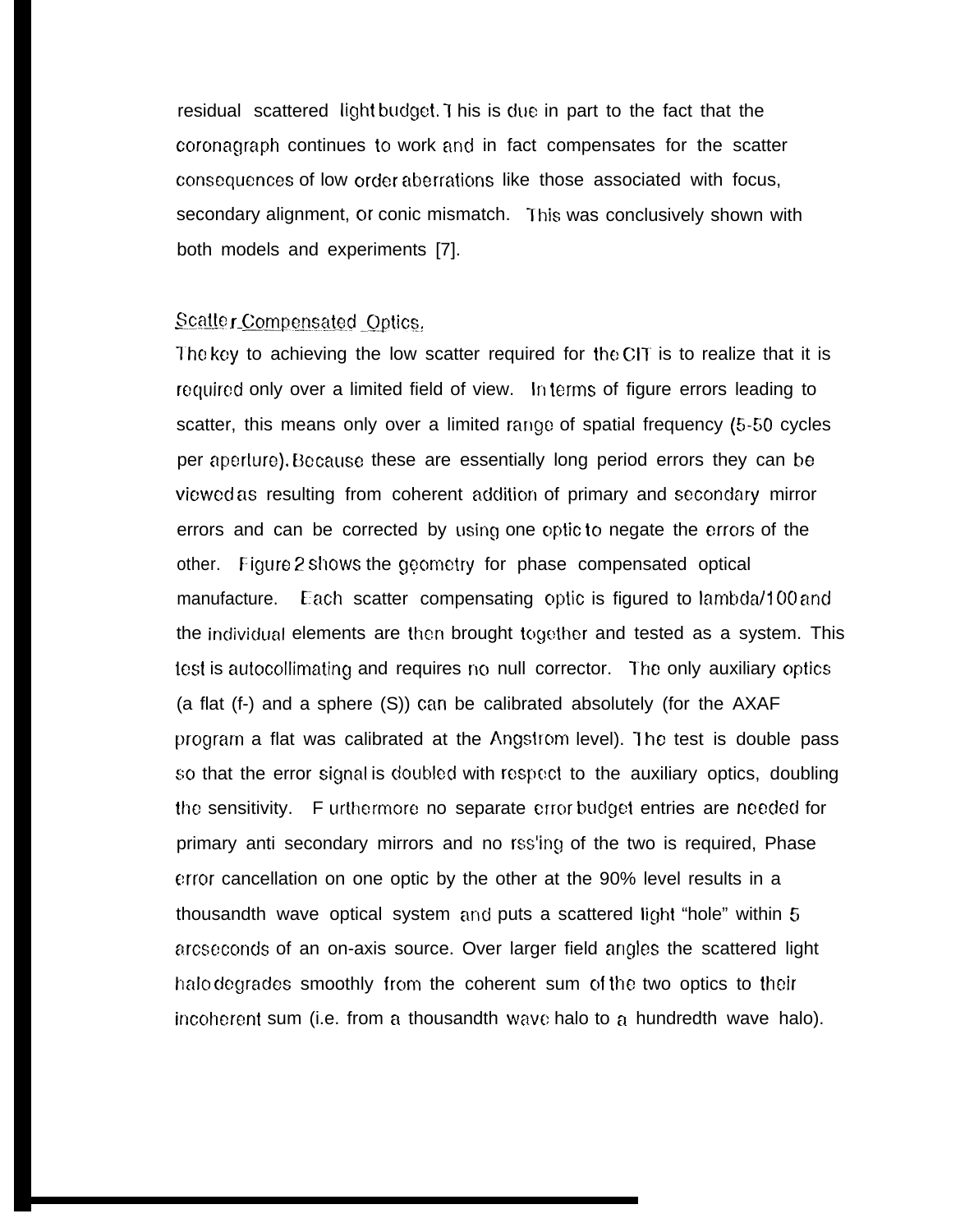In order for phase compensation to occur it is necessary that the secondary mirror be hold in a particular position with respect to the secondary. 1 his has been calculated to be in excess of 100 microns which exceeds the normal alignment tolerance for just maintaining diffraction limited performance. The idea of phase cancellation is not new (the secondary mirror of a R-C telescope corrects the spherical aberration generated by the hyperbolic primary) but this application extends it to a larger range of spatial frequencies. CIT metrology in general has been studied as part of a PIDDP grant (1 IDOS Project Report B11- $0348$ ) and this idea in particular has been analyzed optically, with error budgets developed for the interferometer, auxiliary optics and secondary mirror alignment requirements (t IDOS Tech Memo -AIT Metrology, 1992). The latter analysis showed that the requirements on knowledge of the auxiliary optics and the interferometer were within the levels either already achieved at t IDOS or reported in the literature elsewhere.

Should high spatial bandwidth adaptive mirrors become readily available, an alternative path for CIT development is to use slow adaptive correction of the wavefront. I his offers potential weight and cost savings with a likely penalty in field of view. Five arcseconds of quality FOV in CIT corresponds to a Nyquist frequency of 60 cycles per aperture requiring about 3000 actuators assuming modest optical bandwidth requirements. 1 his requires small high density, high finesse actuators with placement in an adaptive secondary the like choice since cwen for 0.5rnrn actuator spacing the adaptive mirror Wcmld need to be 0.3rn in diameter.

### Planet Detection With CIT.

The performance of a 1.5 meter CIT has been studied as part of the Astrometric Imaging Telescope project (Al-I). 1 he CIT has superior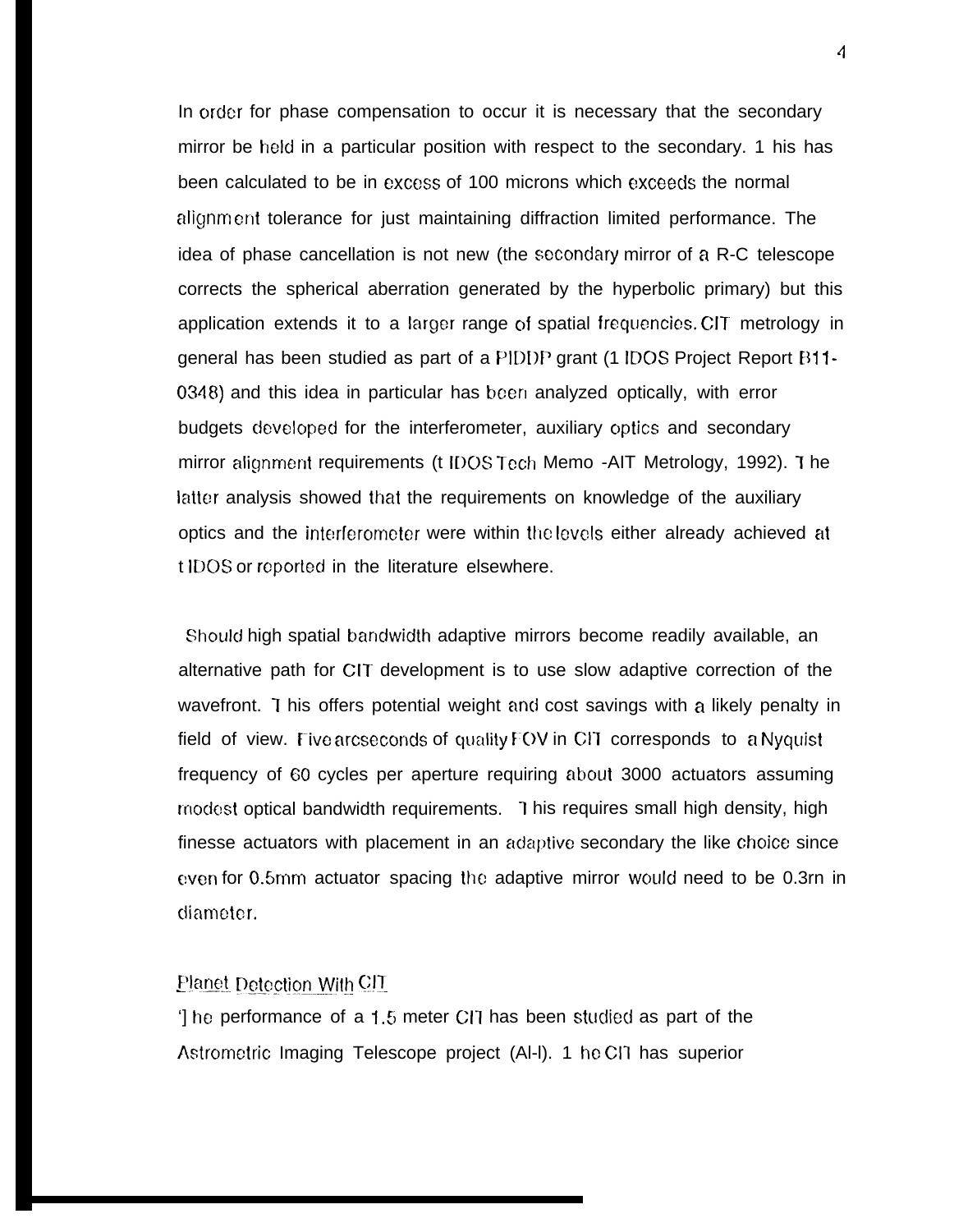performance than the All" since its unobscured optics allow far moro throughput (nearly a factor of ?) anti greater encircled energy for the candidate planet (about a factor of  $\overline{?}$ ). A 1.5 meter CIT allows the direct detection of Jupiter-sized planets around more than 70 stars with an average integration time of 16 hours and would also permit detection of Neptune sized objects around 14 stars. All detections are broad band and the entire field of view is searched simultaneously. More importantly from the point of view of the study of planetary systems is that in 200 hours of integration around the nearest stars a region the size of our owrl solar system (out to 30 AU for example) could be searched for planets smaller than Neptune in diameter. For the closest stars this limit can be reduced to objects very near the Earth in diameter. Thus the telescope can made significant statements not only about the abundance of Jupiter's but also about the entire spectrum of planets down the nearly Earth size objects, Rotation of the telescope would smooth the background further permitting of order 100 Jupiter detections with an average integration-I time of ?0 hours. Increasing the aperture would also produce a dramatic increase in performance.

### Balloon Program:

The essential assumption of the CIT is that the incoming wavefront has negligible phase errors compared to the CIT requirement. 1 his permits reducing the telescope scatter to the point where planet detection becomes possible and argues for a space borne platform. I he smooth incident phase condition, however, can also be met at high attitudes. Analysis of balloon data by R. <sup>t</sup> Iufnagol (private communication) has shown that at altitudes in excess of 30km the atmospheric scatter produced at one arcsecond is less than one thousandth of diffraction. Since the atmospheric power spectrum is steeper than that typical of optics it follows that over the Cll field of view telescope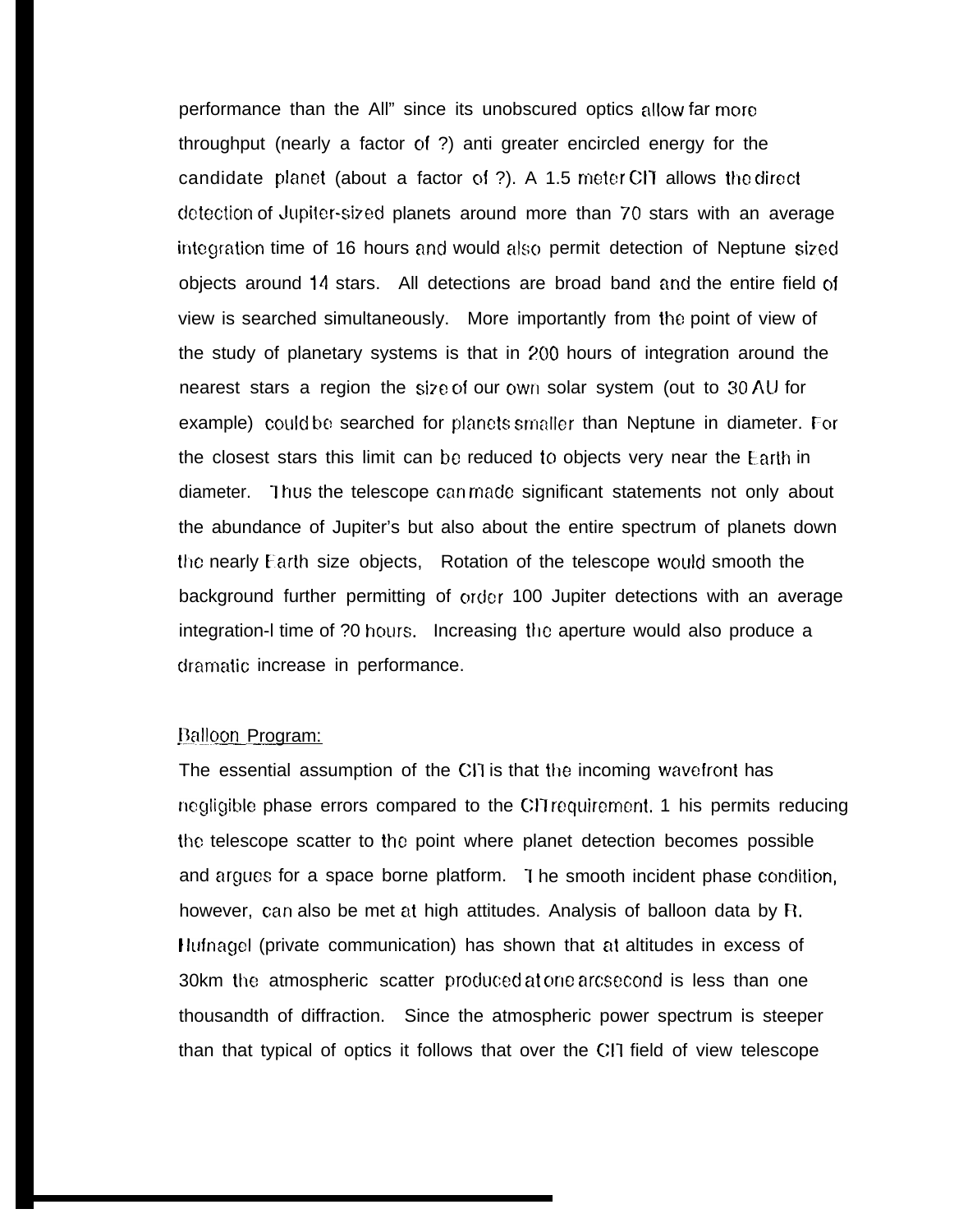phase errors will be the dominate source of scatter. Note that baseline CIT pointing calls for jitter correction using the secondary mirror (already calculated to be within the budget for scatter compensated fabrication) and the rejected stellar image from the reflecting occulting mask. Ibis would automatically take out platform jitter and any resiciual atmospheric tilt components. 1 he Cll balloon concept is an early, relatively low cost experiment with enormous scientific returns:

1. H would search for Jupiter sized planets around seventy stars and examine the circumstellar regions for disks, 7 odiacal components etc.

?. It would (with only a 2 hour integration) image the Alpha Centauri system with enough sensitivity to find earthlike planets.

3. It would complete its survey in a 3-4 year program from today.

4. It would prcwidc direct planetary detection for only a fraction of the cost of a space mission.

5 H would validate technologies anti reduce the risk of any future mission using this technology.

6. It would provide early exciting results which would help gain scientific public support.

I he telescope itself would be available for use on other platforms and could be eventually flown as an attached Shuttle payload. No detailed cost numbers have been run for the balloon experiment but a rough order of magnitude estimate is 20 M\$.

NASA and NSF currently support the National Scientific Balloon Facility. 1 here arc! currently five sites where flights are conducted with the following characteristics (balloon information from Herb Pickett, JPL and Danny Ball, NASA National Scientific Balloon Facility):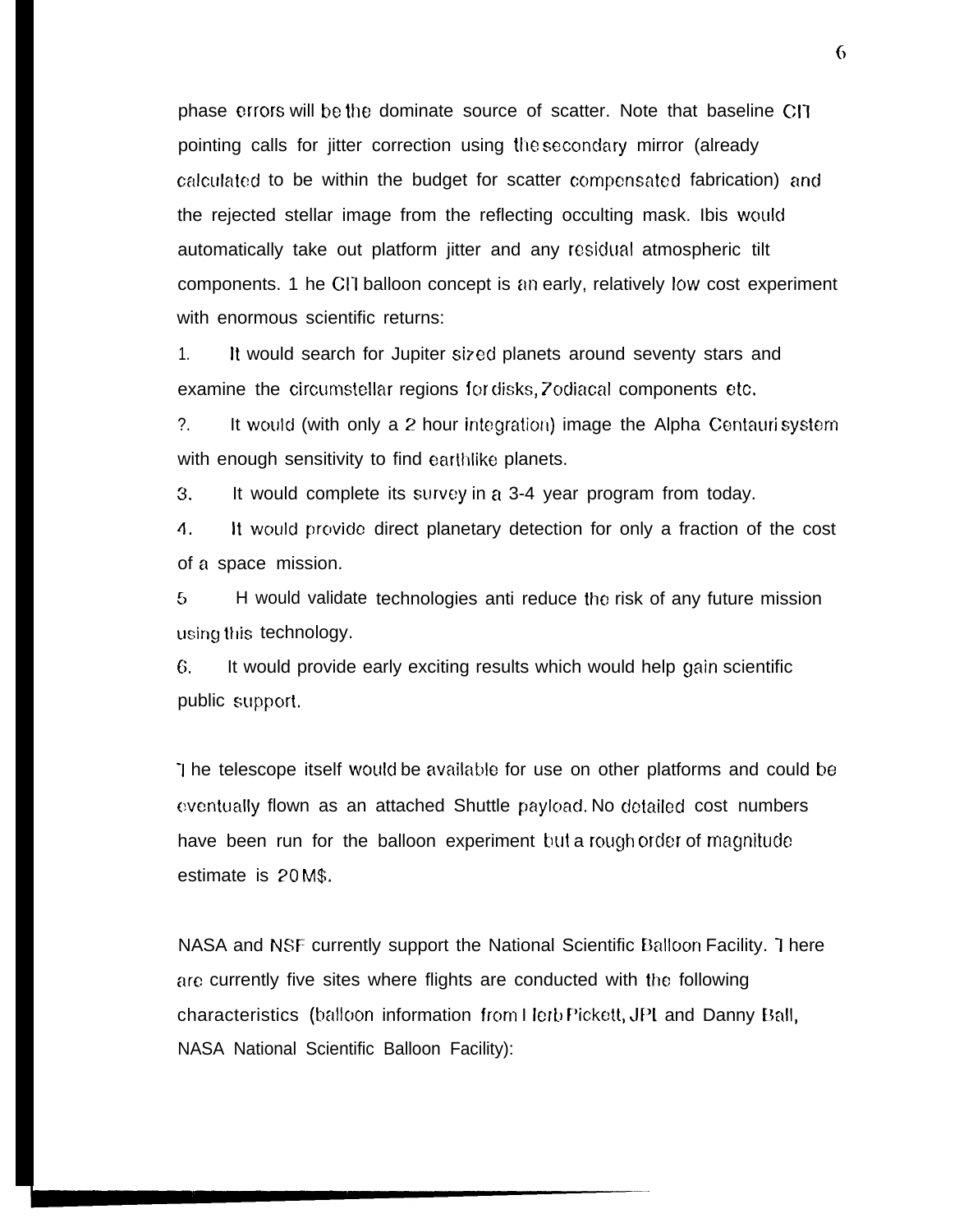| 1 ocation                | Payload (lb) | Altitude  | Duration  |
|--------------------------|--------------|-----------|-----------|
|                          |              |           |           |
| Palestine, 1 exas:       | 6000         | $38 - 40$ | 1? hours  |
| Fort Sumner, New Mexico  | 8000         | $34 - 35$ | 24 hours  |
| Alice Springs, Australia | 6000         | $38 - 40$ | 24 hours  |
| Antarctica               | 3000         | $38 - 40$ | 1-3 weeks |
| Inuvik, Canada           | 3000         | 3840      | 1-3 weeks |

Mass numbers for circumpolar flights (Antarctica and Canada) are science payload numbers, all others are total mass of science plus gondola.

Recovery technology has improved over the years so that currently 98% of payloads are recovered for reflight undamaged, The largest balloons available are about 40 million cubic feet and will lift 2-3 tons to 38-40 km. The Canadian launch site is new and particularly attractive in that payloads are recovered downrange in Greenland with no delay. Particularly exciting and relevant to the CIT program is the development of long duration balloon flights [8]. NASA is working to develop tougher balloon materials that could permit circumpolar flights with hundred day duration. 1 his would render balloons as the premier diffraction limited science platform and make balloon borne planet detection extremely attractive.

As part of the ongoing AIT definition study a weight budget was generated for the spacecraft by a JPL team of experts in each field of spacecraft design. 7 he balloon relevant components are repeated below: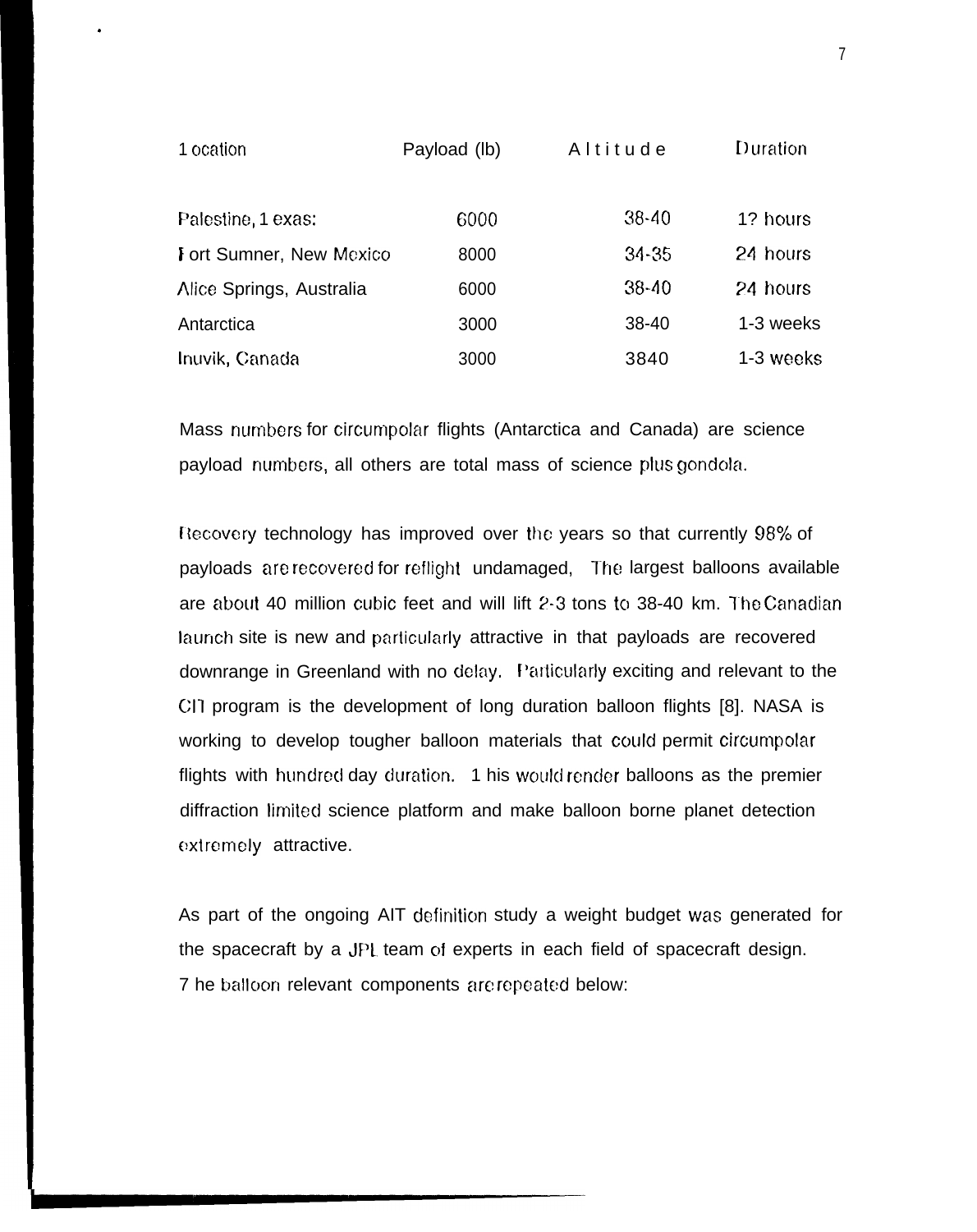| <u>Component</u>                                                          | Mass (Kg) (from AIT Final Report 1993 JPI) |                      |
|---------------------------------------------------------------------------|--------------------------------------------|----------------------|
| Science Instrument                                                        |                                            | 41                   |
| Optical 1 elescope Assembly<br>Optics, metering truss, baffles, main ring |                                            | 1068                 |
| Power<br>Batteries, limiters, charge control monitors, pyro driver etc.   |                                            | 58                   |
| Telecomm<br>Transponder, low gain antenna etc.                            |                                            | 10                   |
| Structure:<br>Door<br>Light shield                                        |                                            | 15<br>?1             |
| 1 hermal:<br>MI 1, louvers and radiators, heaters, TF coolers etc.        |                                            | 174                  |
| 1 OTAI                                                                    |                                            | $1387$ kg<br>3058 lb |

Many of the components are probably over-designed for balloon altitudes and some may need strengthening but this careful study has shown that a telescope meeting balloon requirements is possible without heroic weight saving measures. The payload was not developed with a strict weight constraint in mind and could be reduced further. A similar study to that which defined the spacecraft parameters is required to better define the payload weight,

### Conclusion.

CIT is a quick way to significant breakthroughs in planet detection. It is relatively compact with fast detections because it was designed specifically for this task. Study of its unique optical system have concluded that it is within the scope of current technology with many aspects already demonstrated. A very fast path to pictures of planetary systems is offered by the possibility of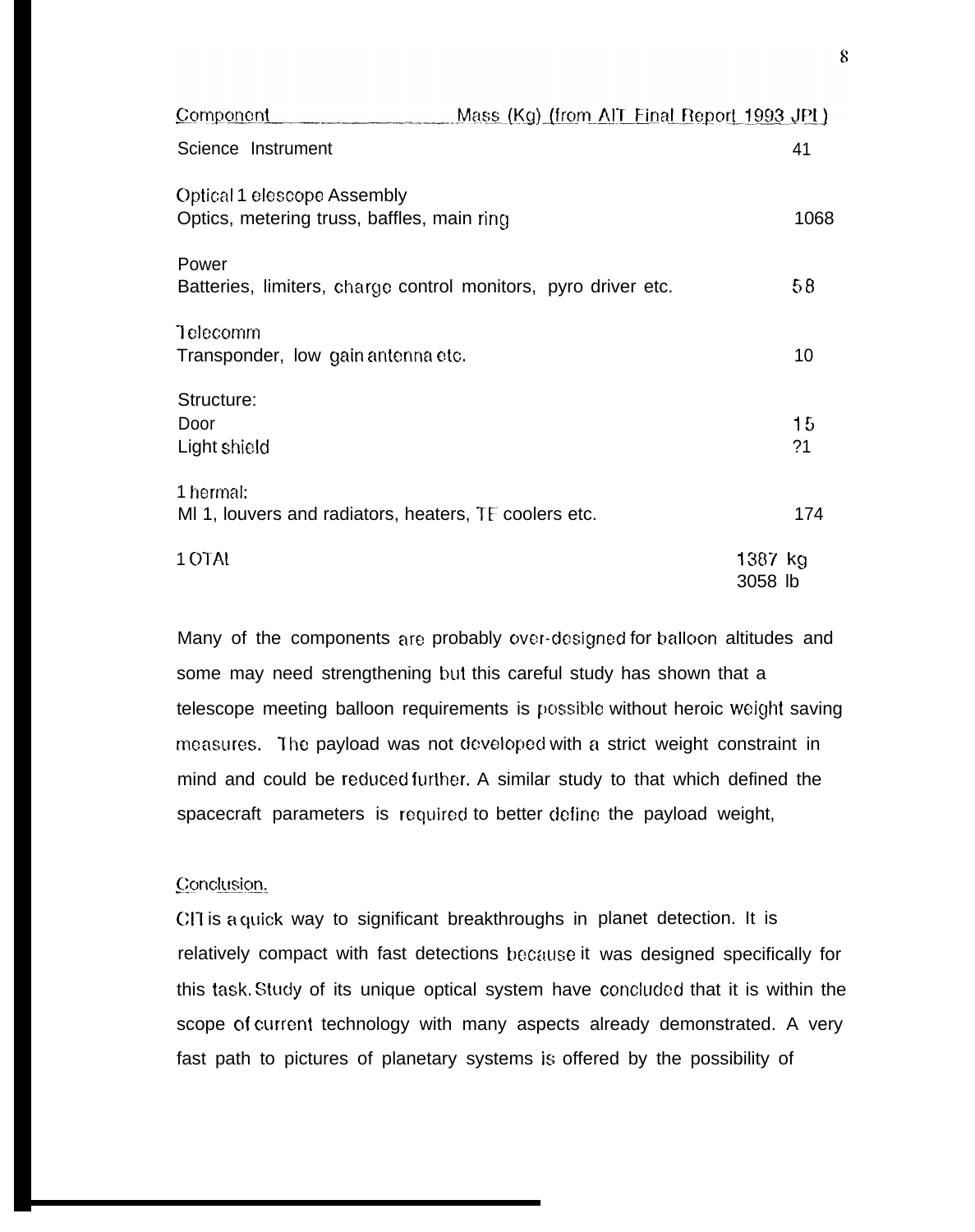putting the CIT telescope on a high altitude balloon platform. Borrowing the detailed studies of the All telescope it appears that the weight budget of a high altitude platform could be met with modest weight saving measures.

"The Circumstellar Imager: Direct Detection of Extra-Solar Planetary  $1<sub>1</sub>$ Systems." C. Ftaclas, A. Nonnenmacher, R. J. Terrile, S.H. Pravdo, G.D. Gatewood, and E.H. Levy, Astrophysics and Space Science, 212, 441 (1994).

 $2.$ "The Astrometric Imaging Telescope: Detection of Planetary Systems With Imaging and Astrometry", S.I-f. Pravdo, R.J. Terrile, C. Ftaclas, G. Gatewood and E.I 1. t. evy, Astrophysics and Space Science, 212, 433 (1994)

 $3.$ "Astrometric Imaging 1 elescope Project Report - Final Report for the AIT Metrology Definition Study": HDOSProject Report, PRB1 10348, (1992)

 $\mathbf{A}$ . "Application of Super Smooth Optics to Extra-Solar Planet Detection" N.J. Terrile and C. Ftaclas, Proc. SPIE .1.11C4, 50 (1989)

5. "High Efficiency Coronagraph for Astronomical Applications", Ftaclas C., Siebert, E.T. and Terrile, R. J., OSA, Technical Digest, 1O, 62 (1988).

"The Coronagraph at the Diffraction Limit, 1 he Detection of Faint 6. Sources", C. Ftaclas, Proceedings of the Fifteenth National Solar Observatory/Sacramento Peak Summer Workshop, ed. Kuhn, J.R. and Penn, M. J., World Scientific, Singapore p181(1995)

 $-7.$ Ftaclas, C. and Crout, R. "Reducing Sidelobe Impact of L ow Order Aberrations in a Coronagraph", US patent #5,450,352 (1995).

8. "Circumstellar Imaging and the F"respects for a Low Scatter Optical System" C. Ftaclas, A. Nonnenmacher, R.J. Terrile and S. Pravdo, OSA Symposium - Space Optics for the 21st Century, (19{13)

9. "Evolution of the NASA Long-Duration Balloon Program", Jones, W. Vernon, Advances in Space Research, 14, (?) 191-(2)?00 (1994)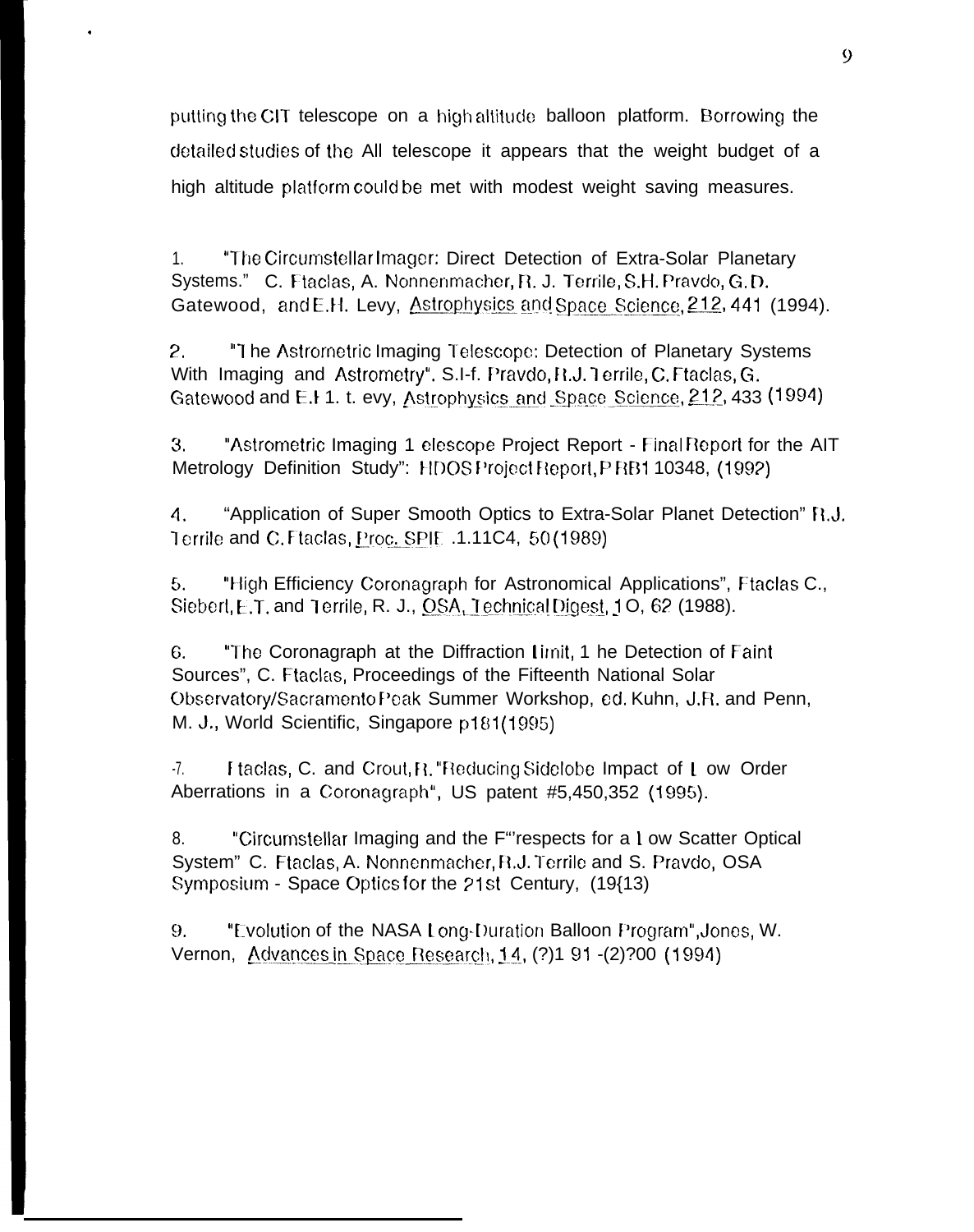Note that imaging is possible through the mask. In the figure on the right both an occulting mask and Lyot mask are in place completing the coronagraph. The image on the left has been occulted by a tapered transmission occulting mask whose 50% transmission point is at  $4\frac{1}{D}$ . There is no Lyot stop. The difference in the exposure parameters of the two images is such that if the exposure on the left was 1 second, the one on the right would be 25 minutes. This demonstrates the required total diffraction reduction of 10<sup>3</sup>. (Images taken in the HDOS coronagraph laboratory.)